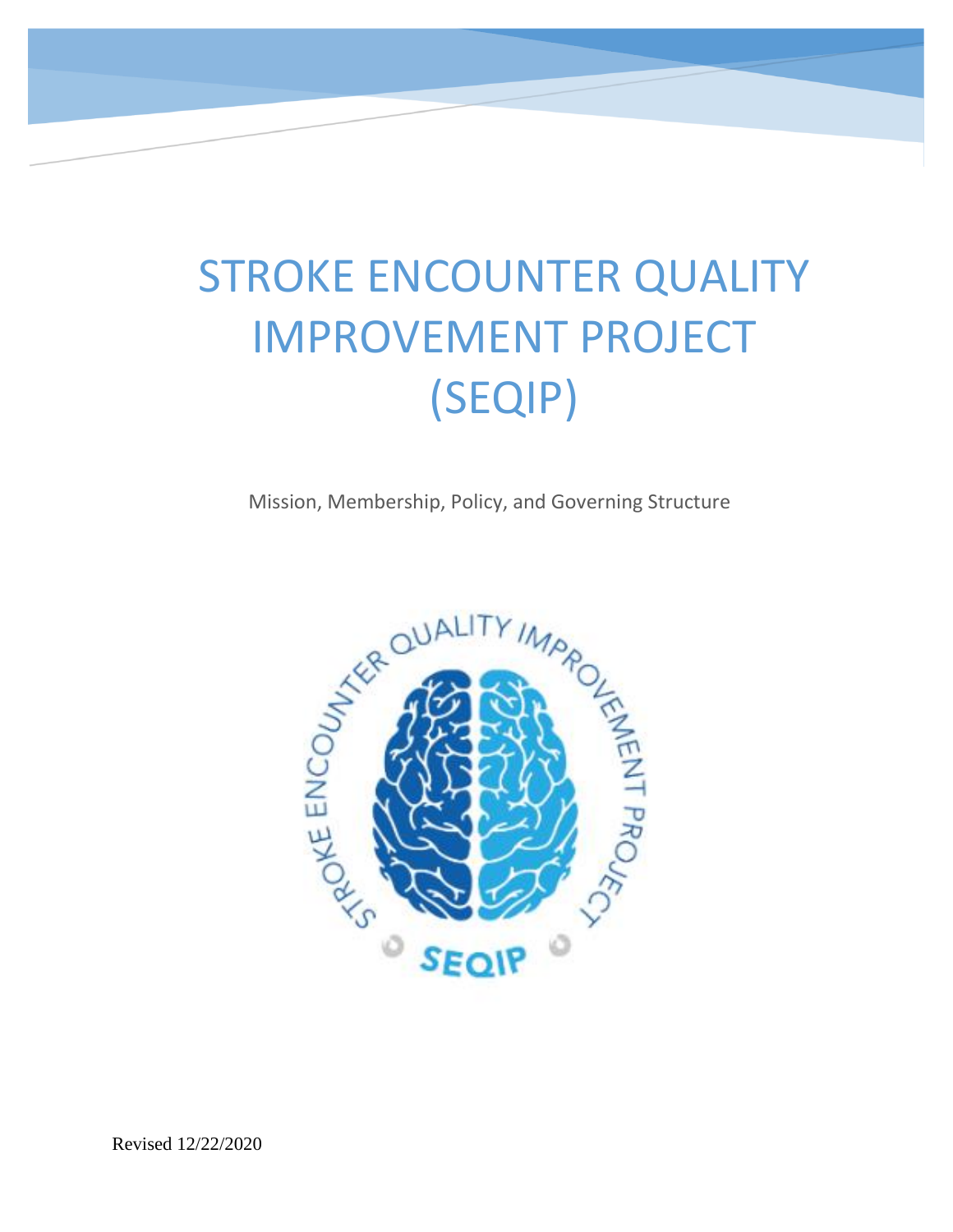

#### **I. MISSION:**

The Mission of SEQIP (Stroke Encounter Quality Improvement Project) is to advance acute stroke care management and reduce stroke disparities in Kentucky.

SEQIP was created in 2009 as a statewide stroke quality improvement initiative and registry of the Kentucky Heart Disease and Stroke Prevention Task Force - Cardiovascular Health (CVH) Delivery Systems Subcommittee and the American Heart Association/American Stroke Association.

Since its inception, SEQIP has grown to include hospitals that are certified as Comprehensive, Primary or Acute Stroke Ready or those hospitals seeking to advance stroke care in the community in which they reside. Participation in SEQIP is open to all hospitals in Kentucky and surrounding areas and does not require registry participation.

- a) Establishing a network of professionals which will encourage and support collaboration among stroke care providers in Kentucky.
- b) Providing opportunities to share information and resources related to stroke program development and proficiency across the continuum of care in Kentucky.
- c) Promoting quality, improving outcomes and standardization of acute stroke care through collegiality and use of evidence-based practice guidelines.
- d) Collaborating on stroke related research throughout Kentucky.

#### **II. GOALS:**

- a) To adopt evidence-based guidelines and standards for practice.
- b) To implement evidence-based integrated cerebrovascular systems of care.
- c) To support and advance the quality of care available to stroke patients in Kentucky.
- d) To share best practices and encourage collaboration among membership.
- e) To identify and map certified stroke centers in the state.
- f) To engage and recruit hospitals to seek certification as Comprehensive Stroke Center, Thrombectomy-Capable Stroke Center, Primary Stroke Center, and Acute Stroke Ready Center.
- g) Evaluate quality data and identify opportunities for improvement.
- h) To identify stakeholders and opportunities for collaboration with partners outside of SEQIP (Kentucky Board of EMS, Kentucky Hospital Association, local health departments, and the state QIO).
- i) Address the entire Stroke System of Care including pre-hospital stroke care, stroke rehabilitation and patient outcomes.
- j) Develop and disseminate an annual report to the Governor and Legislature, including recommendations for improving stroke system of care (KRS211.575 – Stroke Registry participation for certified stroke centers). Work in collaboration with the Kentucky Heart Disease and Stroke program (KDHP) to create and disseminate report.
- k) Support the passage of state policies that advance the implementation of a stroke systems of care.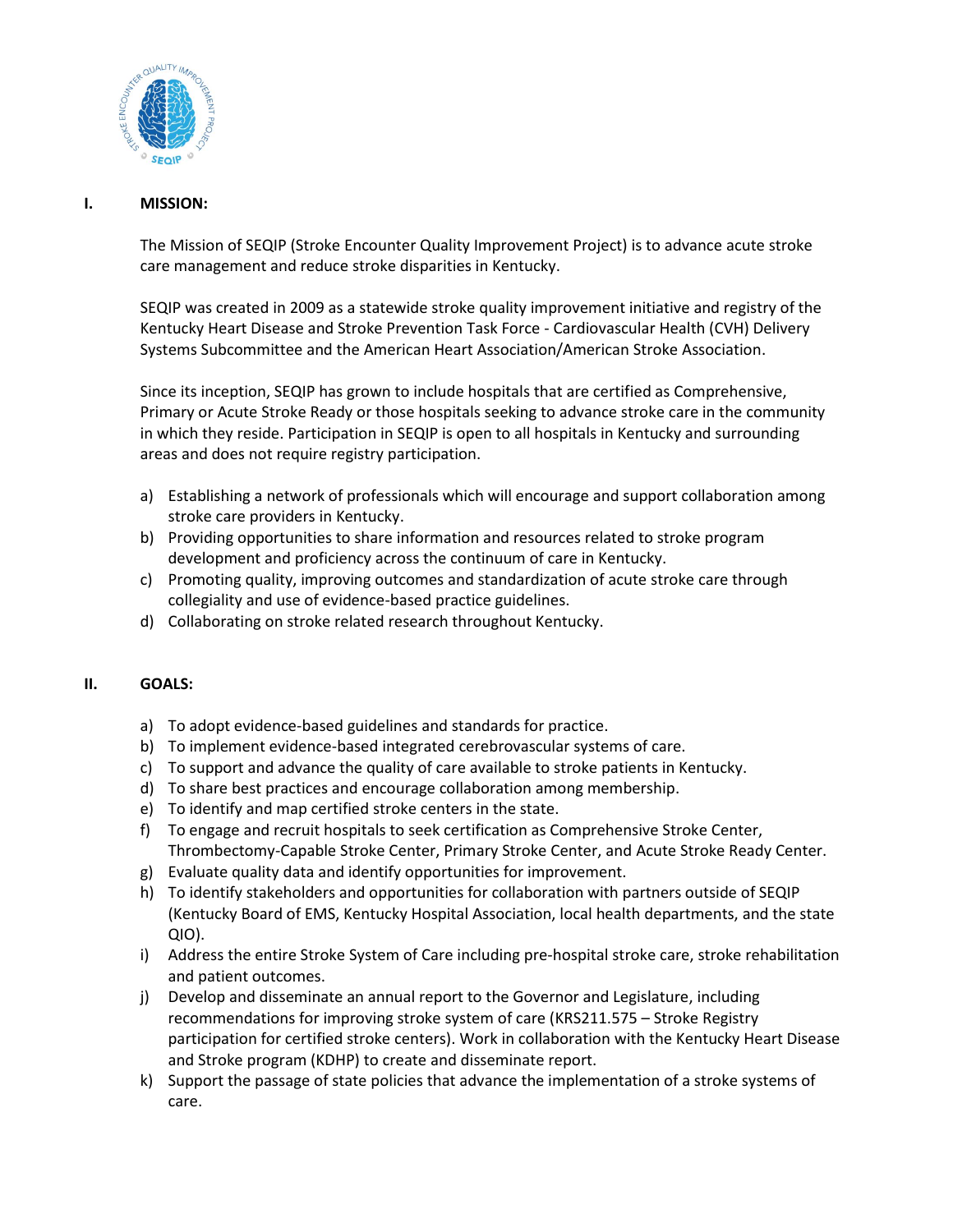

## **III. BACKGROUND AND JUSTIFICATION**

- In 2018, stroke was the number five cause of death in Kentucky
- Kentucky ranks 8<sup>th</sup> in age-adjusted cardiovascular disease death rates (259 per 100,000), (CDC 2014)
- Over 2,200 Kentuckians died in 2018 from stroke or stroke related complications
- When comparing the age-adjusted death rate for stroke in Kentucky to the US average rate, Kentucky consistently fares worse
- 41% of men have been told by a health care professional they have high blood pressure (2015, BRFS)
- 37% of women have been told by a health care professional they have high blood pressure (2015, BRFS)
- 35% of adults have had their blood cholesterol checked and been told it was too high (2015, BRFS)
- 26% of Kentuckians report tobacco use (2015, BRFS)

## **IV. MEMBERSHIP**

Open to all hospitals in Kentucky and surrounding areas with an interest in improving care for stroke patients. Representatives include health care leaders in the field of stroke with interest in improving the care of stroke patients in their community and at their facility. Membership positions include, but are not limited to:

- **•** Stroke Coordinator/Nursing Professionals
- Medical Director/Neurologist
- Administrators
- Quality Experts/ Data Abstractors
- **•** Emergency Department leaders
- Emergency Medical Services leaders
- Community Health Workers
- **•** Social Workers
- Others with an interest in stroke (Rehab, Stroke Survivors/Caregivers, Community Professionals)

## **V. POLICY: STATE STROKE REGISTRY (Legislative Policy since 2012)**

#### **KRS211.575:**

- Requires the Kentucky Department for Public Health (KDPH) to establish and implement a plan to achieve continuous quality improvement in the quality of care provided under a statewide system for stroke response and treatment.
- Maintain a statewide stroke database which aligns with nationally approved stroke consensus measures; require use of "Get With The Guidelines-Stroke" quality improvement program or a similar program;